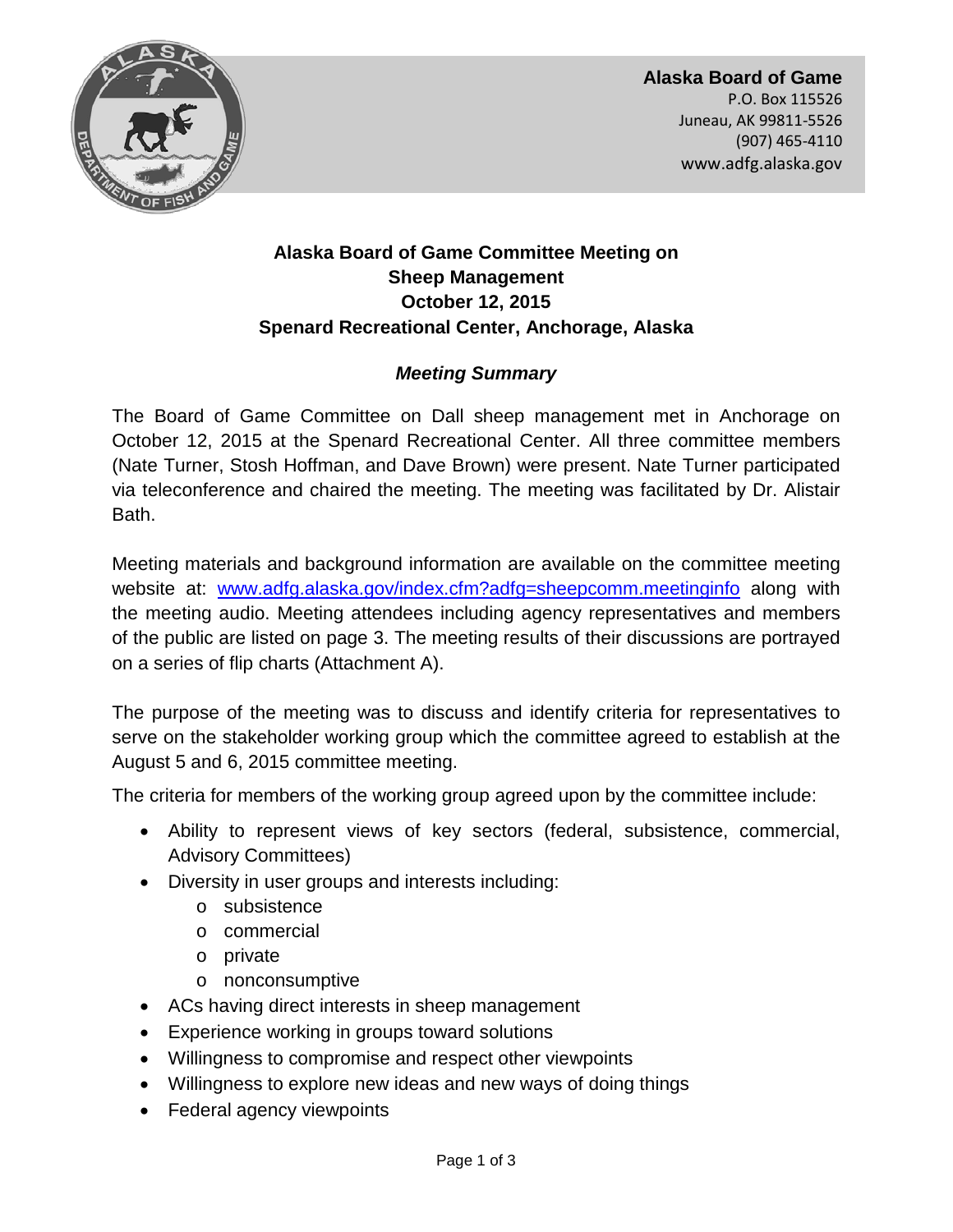The committee agreed the working group should have representation for the organizations and interests listed below. Members of the public attending the meeting contributed to this list.

- State advisory committees (those with an interest in Dall sheep)
- Federal regional advisory councils
- Resident hunters
- Alaska Airmen's Association
- Alaska Outdoor Council
- Alaska Professional Hunters Association
- Big Game Commercial Services Board (suggest one guide and one transporter)
- Alaska Air Carriers Association
- Alaska Wild Sheep Foundation
- Alaska Backcountry Hunters and Anglers
- Safari Club International, Alaska Chapter
- Tanana Valley Sportsmen Association
- Territorial Sportsmen, Inc.
- Matanuska Valley Sportsmen's Association
- Alaska Bowhunters Association
- Alaska Wilderness Recreation & Tourism Association
- Large private land owners (Native Corporations Doyon & Ahtna)
- Alaska Wildlife Alliance

In addition to the criteria and specific representation, the committee also decided:

- An announcement would be sent to the public soliciting interest for individual participation in the work group.
- The committee will need meet to review the letters of interest and select the public members.
- Letters will be sent to all advisory committees and the above-mentioned interest groups inviting their participation.
- Agencies having scientific information will be involved as needed.
- Enforcement agencies will be involved as needed.
- The work group will meet 2-3 times before the March 2016 Board of Game meeting; two-day in person workshops will be scheduled over the weekends beginning December 5 and 6.

The committee supported a motion that the discussion items as outlined in Attachment A provides the direction for sending letters of invitation for the formation of the working group. The committee adjourned at 3:30 pm.